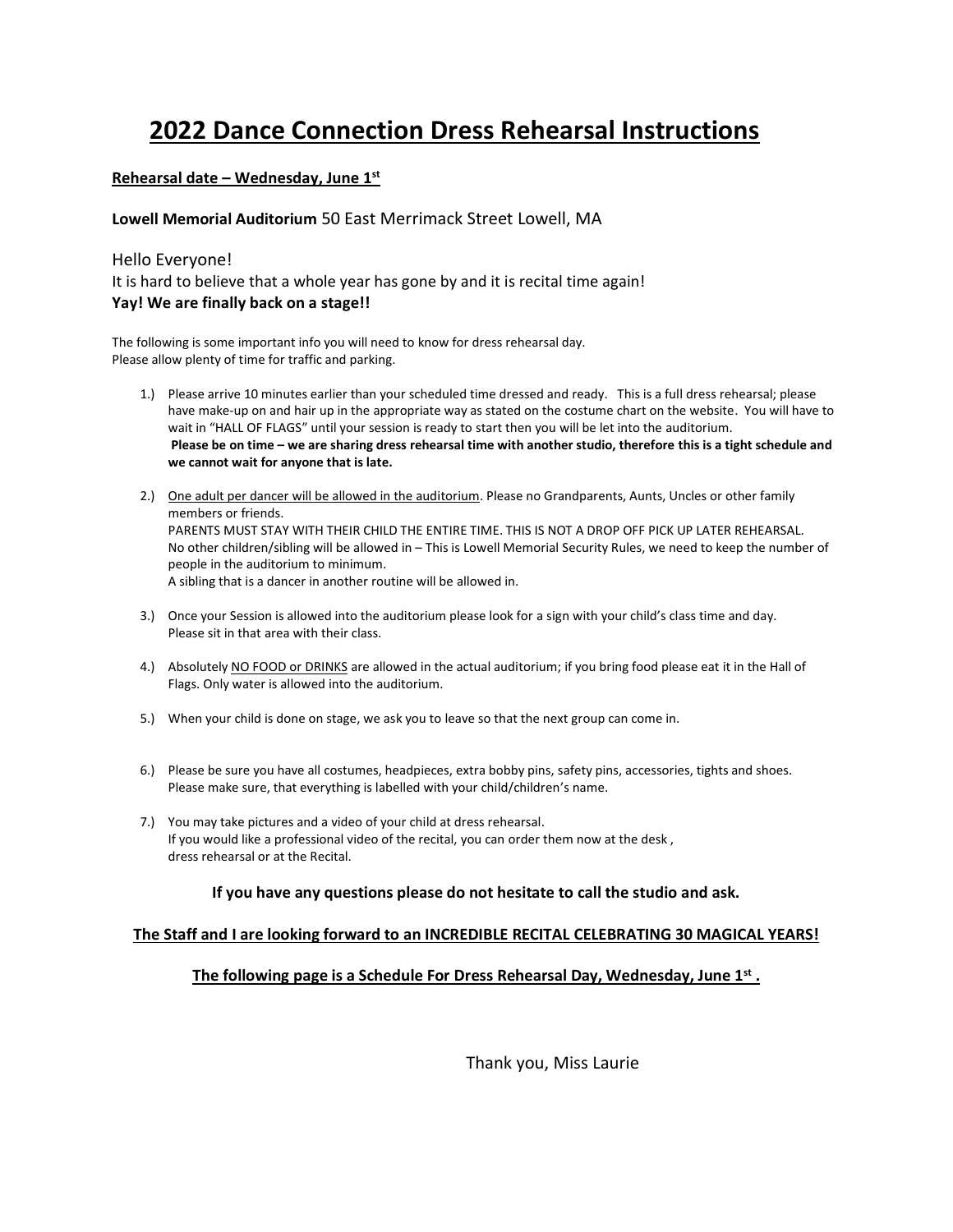# **Dance Connection: DRESS REHEARSAL SCHEDULE**

Wednesday, June 1st @ Lowell Memorial Auditorium 50 East Merrimack Street Lowell, MA

# **There are Five Sessions in total.**

## **Session ONE: 3:30-4:15pm**

- Monday 4:15pm (Ballet Nemo)
- Tuesday 4:00pm (Ballet Splash Mountain)
- Saturday 9:00am & Tuesday 10:00 am (Ballet Winnie the Pooh)
- Monday 4:15pm (Tap Small World)
- Tuesday 4:00pm (Tap Aoullette)
- Saturday 9:00am & Tuesday 10:00am (Tap Mickey Mouse)

## **Session TWO: 4:15-5:15pm** KPDA

## **Session THREE: 5:15-6:15pm**

- Saturday 9:45am (Ballet Mexican Hat Dance)
- Saturday 11:15am (Ballet Spaghetti)
- PeeWee Co. (Jazz Tiki Birds)
- Mini Co. (Jazz Brand New Day)
- Saturday 9:45am (Tap Small World)
- Saturday 11:15am (Tap –Zip a dee doo dah)
- PeeWee Co (Tap Chefs)
- Wednesday 6:15pm (Cheerdance- Pirates)
- Saturday 10:45 (Cheerdance Heigh Ho)
- Squirt/Junior/Senior (Gym Haunted Mansion part #2)
- PeeWee/Mini Co (Gym Haunted Mansion part #1)

### **Session FOUR: 6:15-7:15pm** KPDA